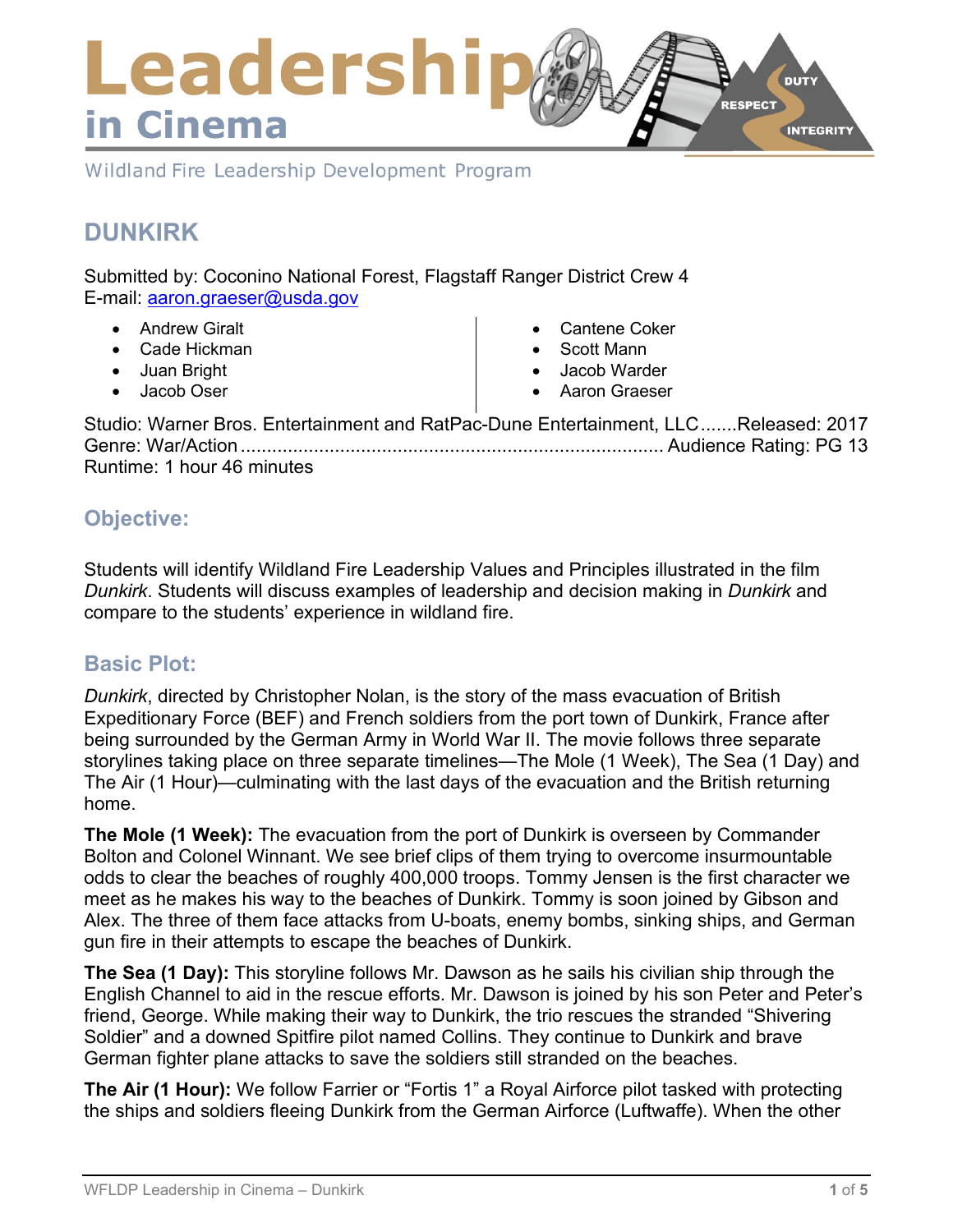two pilots in his squadron are shot down, Farrier makes the decision to continue his mission alone. With limited fuel, he faces enemy fighters and bombers to protect the stranded soldiers.

# **Historical Situation:**

The Miracle of Dunkirk was a direct result of the German military strategy of Blitzkrieg (lightning warfare). German air forces, armor, and infantry pushed the BEF and approximately 120,000 French soldiers back to the English Channel in western France. German Army Groups A and B separated the 400,000 Allied soldiers from the remaining French army in other parts of France. Before the battle, German paratroopers successfully routed Dutch and most of the Belgian armies within days. The Allied soldiers trapped at Dunkirk had no route to other Allied forces except across the English Channel back to Britain. After a pause ordered by Hitler, the German military resumed the offensive towards Dunkirk. Initially, French troops defended the outer perimeter of the beachhead held by allied soldiers. Dunkirk was the only plausible area of evacuation making it a beacon for Allied troops.

Operation Dynamo was the 10 day long Allied operation to evacuate BEF and French troops from Dunkirk. It began the same day that the Germans resumed their offensive. Beginning on May 26, 1940, Allied troops evacuated to Britain via ships and civilian vessels. Allies held the outer perimeter of Dunkirk and began transporting troops off the beach. The ensuing battle took place in the sea, air, and on land.

Consolidated to one location, the Allied troops on the beachhead made easy targets for strafing German Stuka dive bombers. Most of the British Navy and Royal Air Force were held in reserve in Britain. In addition to the thick cloud coverage over Dunkirk, some British fighter planes dampened the combat effectiveness of the German pilots. A few British fighter pilots engaged German planes to protect the soldiers on the beach. Resorting to desperate means, BEF troops on the ground attempted to shoot down German planes with rifles and other small arms. Luckily for these troops, the sandy French coast reduced the lethality of the German bombs.

British officers initially denied French troops access to evacuation craft, prioritizing British troops. The Luftwaffe destroyed most of Dunkirk's harbor including one of the harbors' two deep water piers or moles. The remaining working mole was used to transport troops from smaller vessels to larger ones. Most of these larger ships were British naval vessels which were too large to dock in Dunkirk Harbor. The BEF constructed additional makeshift moles during low tide using military vehicles and discarded equipment. As the German army closed in desperate calls went out for British civilian watercraft to assist in the evacuation. The British Navy requisitioned over 700 civilian craft to sail to Dunkirk and evacuate troops waiting on the beach. Unusually calm waters during Operation Dynamo helped safe passage across The Channel for these smaller civilian vessels. German mines, planes and U-boats patrolling the Channel damaged or destroyed 6 British destroyers, 3 French destroyers and over 200 civilian and other British naval ships. On June 2nd, the BEF evacuation was complete. The last 2 days of Operation Dynamo were spent evacuating as many French and other allied troops as possible.

Although the evacuation of Dunkirk was a major success, it was a military failure for the Allied forces. British troops would not return to mainland Europe until Operation Overlord (D-Day), four years later. Approximately 40,000 French troops were not evacuated. They continued to fight in their homeland for another month until the French surrender to Germany on June 22nd. Several British Army and Navy officers decided to stay back and help the French continue their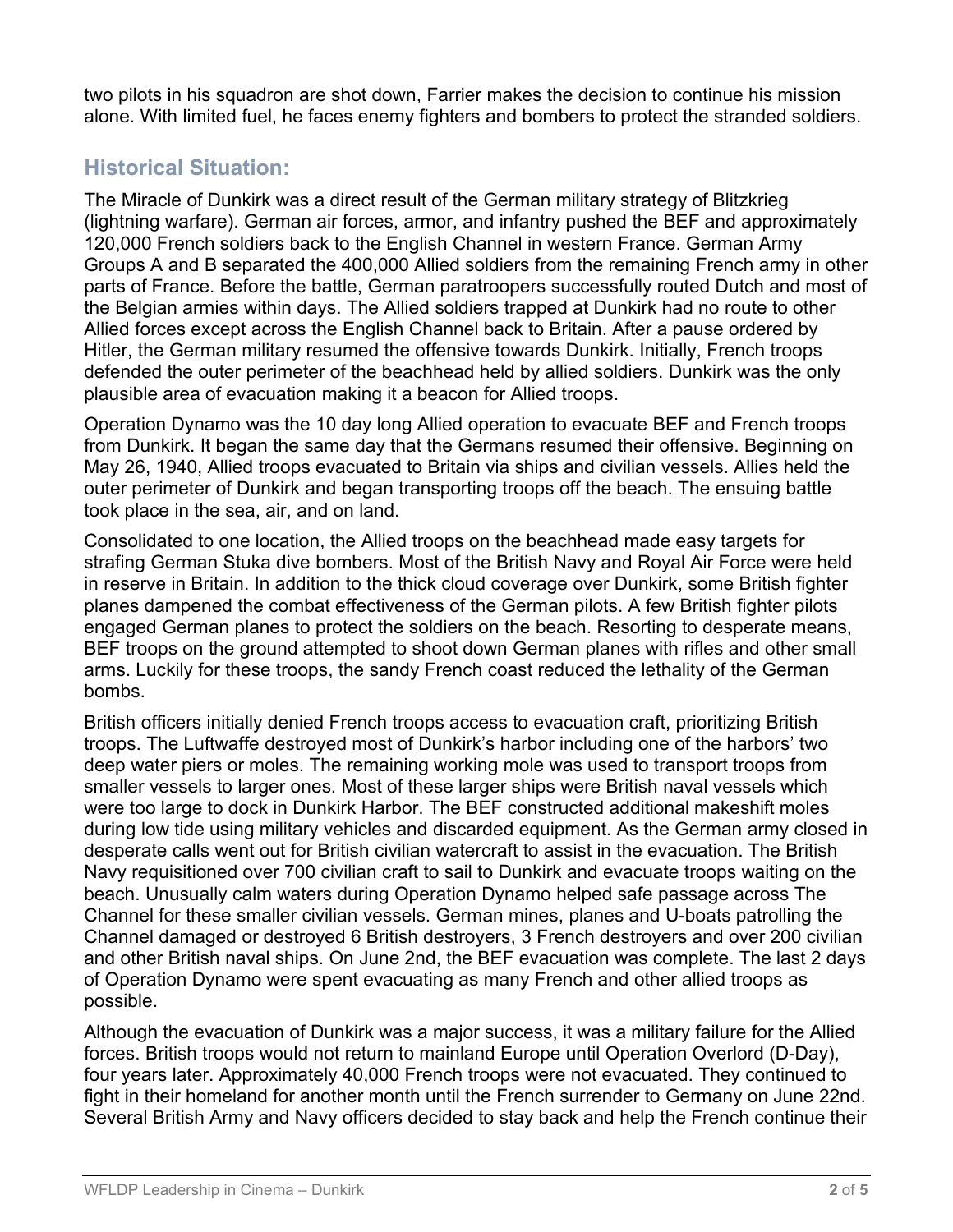fight. The BEF's vehicles, equipment, and many weapons were left behind as well. Although this was a tremendous loss to the Allied Forces in Europe, it gave Britain a chance to regroup. They began to prepare for the Battle of Britain, Germany's unsuccessful attempt to conquer England.

The returning Operation Dynamo vessels transported the evacuated BEF troops to coastal cities like Dorset, where they were welcomed as heroes. With his inspiring words "We shall fight on the beaches…", Winston Churchill addressed the Miracle of Dunkirk in his speech to the British Parliament shortly thereafter.

## **Cast of Main Characters**

#### **The Mole (1 Week)**

| Tommy Jensen – British Expeditionary Force (BEF) solider<br>$\bullet$<br>Gibson – French Solider posing as a BEF solider<br>$\bullet$<br>$Alex - BEF$ solider<br>$\bullet$<br>Colonel Winnant - BEF Army Officer<br>$\bullet$                              | <b>Fionn Whithead</b><br><b>Aneurin Barnard</b><br><b>Harry Styles</b><br>James D'Arcy |
|------------------------------------------------------------------------------------------------------------------------------------------------------------------------------------------------------------------------------------------------------------|----------------------------------------------------------------------------------------|
| Commander Bolton - BEF Naval Officer<br>$\bullet$                                                                                                                                                                                                          | Kenneth Branagh                                                                        |
| The Sea (1 Day)                                                                                                                                                                                                                                            |                                                                                        |
| Peter Dawson – Son of civilian boat Moonstone captain<br>$\bullet$<br>George Mills – Friend of Peter on the Moonstone<br>$\bullet$<br>Shivering Soldier - Rescued BEF Solider<br>$\bullet$<br>Mr. Dawson – Civilian boat Captain of Moonstone<br>$\bullet$ | Tom Glynn-Carney<br>Barry Keoghan<br>Cillian Murphy<br>Mark Rylance                    |
| The Air (1 Hour)                                                                                                                                                                                                                                           |                                                                                        |
| Collins (Fortis 2) – Royal Airforce Spitfire Pilot<br>$\bullet$<br>Farrier (Fortis 1) - Royal Airforce Spitfire Pilot<br>$\bullet$                                                                                                                         | Jack Lowden<br>Tom Hardy                                                               |

## **Facilitation:**

The "Discussion Questions" are divided to follow the three plotlines of the movie. Additionally, there are several discussion questions that address the final scenes of the movie back in England. Director Christopher Nolan's directing style, using incongruent timelines, lends itself to full movie facilitation. The three plotlines are intertwined, coming together in the final scenes. The characters are conglomerations of historical figures and the timeline does not follow historical events chronologically. Before watching the film, it is important that students understand the historical context of the events that took place in May and June of 1940.

- 1. Read *The Miracle of Dunkirk: The True Story of Operation Dynamo* by Walter Lord and review the "Resource Materials: listed below.
- 2. Review the Wildland Fire Leadership Values and Principles with students.
- 3. Divide students into small discussion groups. Identify both a group facilitator and group scribe to lead the discussion and record the groups responses to the "Discussion Questions."
- 4. View the film *Dunkirk*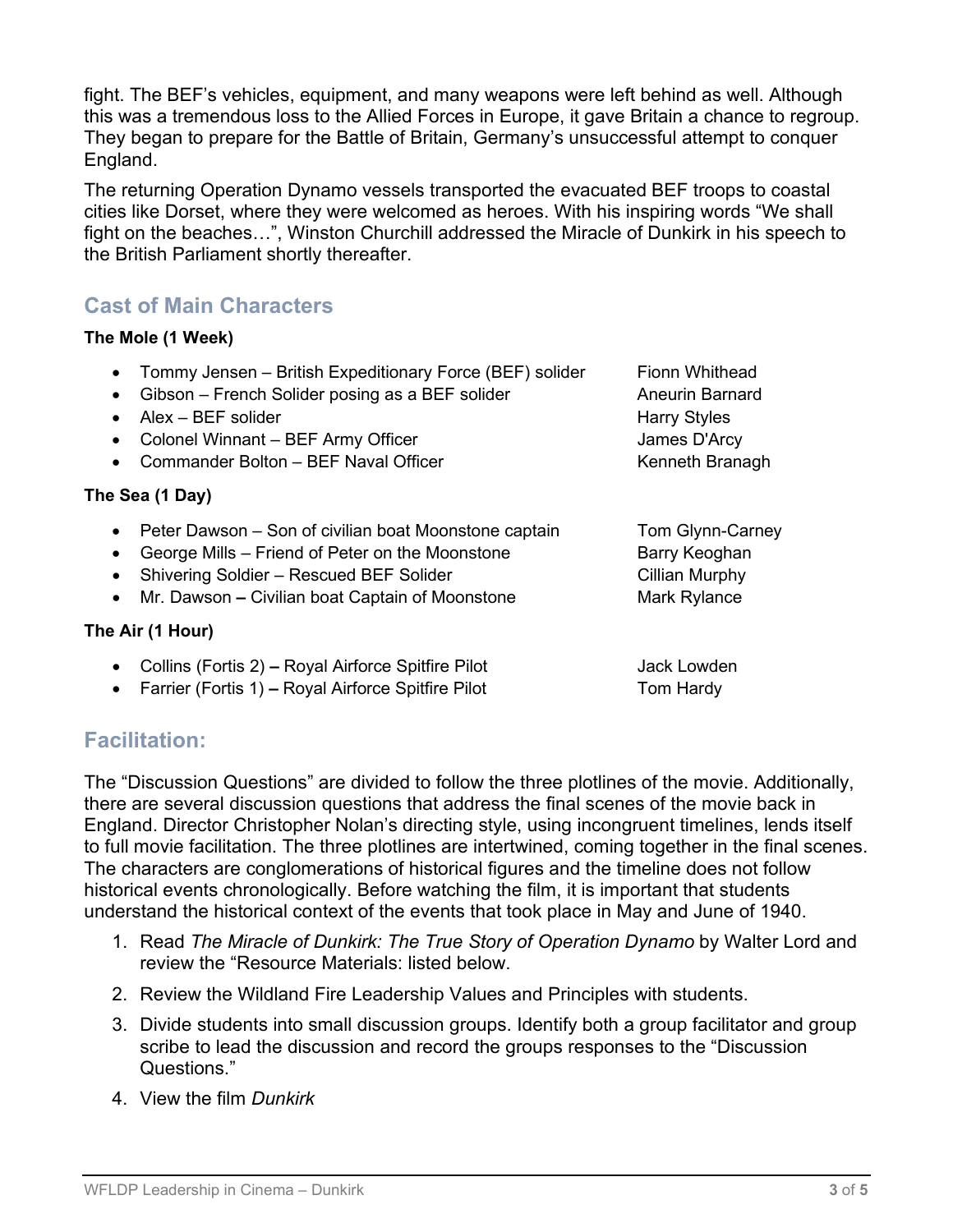- 5. Facilitate small group discussions using the "Discussion Questions." Focus on the examples of leadership and decision making and how they apply to the wildland fire environment.
- 6. Facilitate a large group discussion to highlight common themes and important learnings from the small group sessions.
- 7. Wrap up the session by encouraging students to continue their study of past events to guide leaders in their personal and professional lives.

### **Resource Materials:**

- Darkest hour (2017) we shall fight on the ... YouTube. (n.d.). Retrieved October 26, 2021, from [https://www.youtube.com/watch?v=skrdyoabmgA.](https://www.youtube.com/watch?v=skrdyoabmgA)
- Dunkirk from the German perspective | animated ... YouTube. (n.d.). Retrieved October 26, 2021, from [https://www.youtube.com/watch?v=6cid6rZc3Tg.](https://www.youtube.com/watch?v=6cid6rZc3Tg)
- Encyclopedia Britannica, Inc. (n.d.). Dunkirk Evacuation Timeline. *Encyclopedia Britannica*. Retrieved October 26, 2021, from https://www.britannica.com/study/timeline-of-thedunkirk-evacuation.
- History.com Editors. (2018, January 25). *Battle of Dunkirk*. History.com. Retrieved October 26, 2021, from [https://www.history.com/topics/world-war-ii/dunkirk.](https://www.history.com/topics/world-war-ii/dunkirk)
- Lord, W. (2017). *The Miracle of Dunkirk: The True Story of Operational Dynamo*. Open Road Integrated Media, Inc.
- Wikimedia Foundation. (2021, October 25). *Dunkirk* (2017 film). Wikipedia. Retrieved October 26, 2021, from [https://en.wikipedia.org/wiki/Dunkirk\\_\(2017\\_film\).](https://en.wikipedia.org/wiki/Dunkirk_(2017_film))

## **Discussion Questions:**

#### **The Mole (1 Week)**

- At the beginning of the movie, Tommy runs into the French outer defenses (2:55). What leadership qualities did the French troops display in this scene? Give examples of similar leadership qualities you have seen on the fireline.
- What did you think when Tommy and Gibson grabbed the wounded soldier to board the hospital evacuation ship (12:06)? How does acting for yourself vs. acting for the team affect integrity within a group setting?
- Bolton commands "Cut her loose and push her off! We can't let her sink at the Mole." (26:53). Why did Bolton make this decision? What is the importance of staying mission focused in our jobs?
- Tommy and Gibson make it aboard the first destroyer at night and split up. When the ship is hit by a torpedo, Gibson is faced with the choice to save himself or put himself back in harm's way to save Tommy and the others (39:52). What leadership qualities does this action reflect? What are examples of this type of decision on the fireline?
- Tommy, Gibson, and the Highlanders are in the abandoned boat being fired on by the Germans (1:05:56). Emotions quickly rise when Gibson is discovered to be a Frenchman. How do we use emotion in our decision making? How have you seen stress affect your decision making?